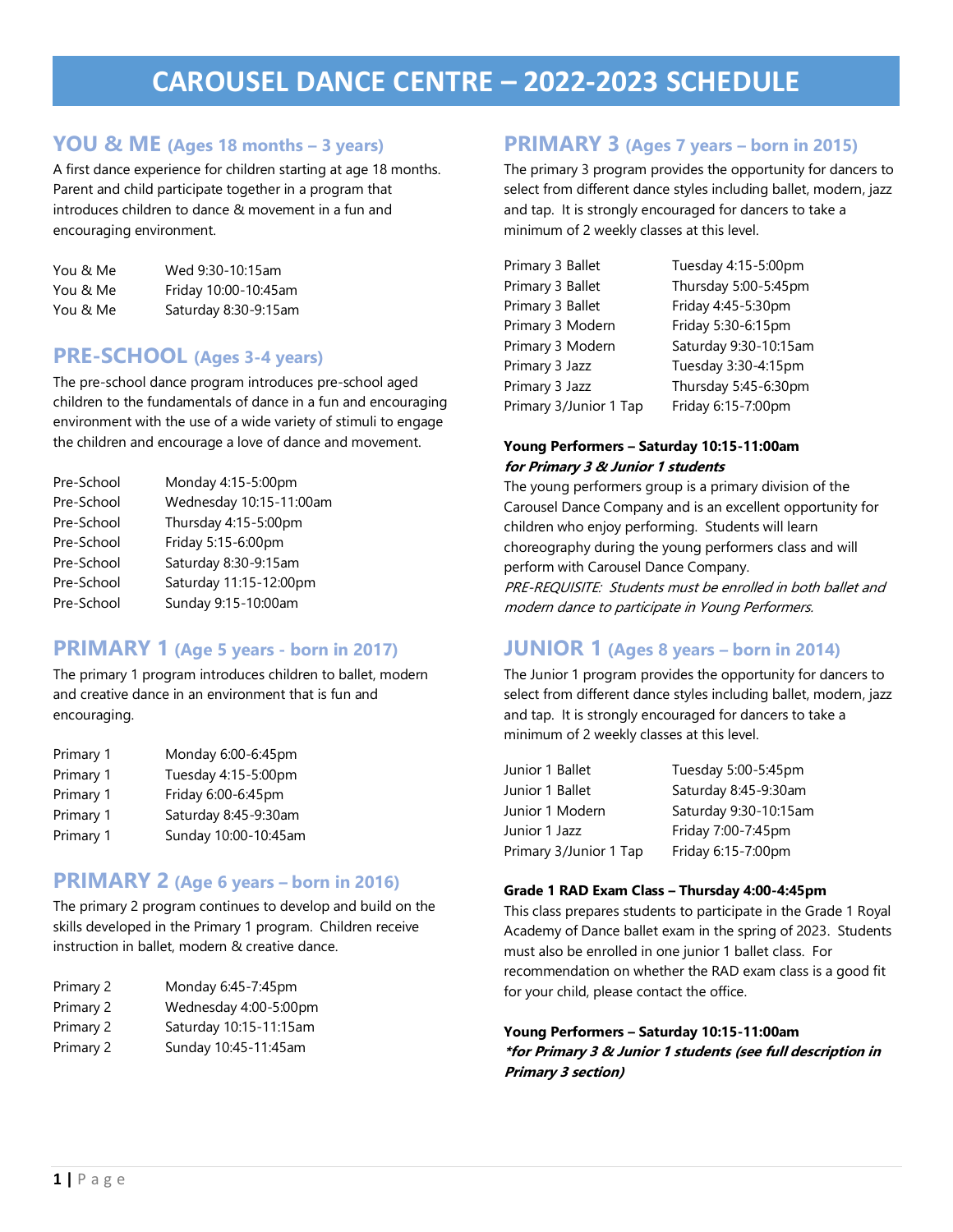# **CAROUSEL DANCE CENTRE – 2022-2023 SCHEDULE**

## **JUNIOR 2 (Age 9 years or completed Level 1)**

The Junior 2 program provides the opportunity for dancers to select from different dance styles including ballet, modern, jazz and tap. It is strongly encouraged for dancers to take a minimum of 2 weekly classes at this level.

| Junior 2 Ballet | Saturday 10:15-11:15am |
|-----------------|------------------------|
| Junior 2 Ballet | Tuesday 5:45-6:45pm    |
| Junior 2 Modern | Saturday 9:15-10:15am  |
| Junior 2 Jazz   | Monday 5:00-6:00pm     |
| Junior 2 Tap    | Tuesday 5:00-5:45pm    |

#### **Grade 2 RAD Exam Class – Mon 4:00–5:00pm**

This class prepares students to participated in the Grade 2 Royal Academy of Dance ballet exam in the spring of 2023. Students must also be enrolled in one weekly Junior 2 ballet class. For recommendation on whether the RAD exam class is a good fit for your child, please contact the office.

#### **Dance Company – Saturday Afternoons**

Students in the Junior 2 and above can the Carousel Dance Company. Dance Company is an exciting opportunity to participate in additional performance opportunities throughout the year. To participate in the dance company, students must be enrolled in both ballet and modern dance. For more information visit the [company information page](http://www.carouseldancecentre.ca/dance-company.html) on Carousel's website – www.carouseldancecentre.ca

## **JUNIOR 3 (completed Junior 2)**

The Junior 3 program provides the opportunity for dancers to select from different dance styles including ballet, modern, jazz and tap. It is strongly encouraged for dancers to take a minimum of 2 weekly classes at this level.

Junior 3 Ballet Saturday 1:00-2:00pm Junior 3 Ballet Thursday 7:30-8:30pm Junior 3 Modern Wednesday 5:15-6:15pm Junior 3 Jazz Saturday 12:00-1:00pm Junior 3/4 Tap Thursday 6:30-7:30pm

#### **Grade 3 RAD Exam Class – Wednesday 4:15-5:15pm**

This class prepares students to participated in the Grade 3 RAD Ballet exam in the spring of 2023. Students must also be enrolled in one Junior 3 Ballet class. For recommendation on whether the RAD exam class is a good fit for your child, please contact the office.

#### **Dance Company Saturday Afternoons**

See full description in Junior 2 section.

## **JUNIOR 4 (completed Junior 3)**

The Junior 4 program provides the opportunity for dancers to select from different dance styles including ballet, modern, jazz and tap. At this level, the ballet program is 2x per week in order to continue to develop solid foundations in ballet technique.

| Junior 4 Ballet | Wed 7:15-8:15pm & Thurs 4:30-5:30pm |
|-----------------|-------------------------------------|
|                 | Junior 4 Modern Wed 6:15-7:15pm     |
| Junior 4 Jazz   | Thurs 5:30-6:30pm                   |
| Junior 3/4 Tap  | Thurs 6:30-7:30pm                   |

#### **Grade 4 RAD – Monday 7:45-8:45pm**

This class prepares students to participated in the Grade 4 Royal Academy of Dance Ballet exam in the spring of 2023. Students must also be enrolled in two weekly Junior 4 ballet classes. For recommendation on whether the RAD exam class is a good fit for your child, please contact the office.

#### **Dance Company Saturday Afternoons**

See full description in Junior 2 section.

## **LEVEL 5A (completed Junior 4)**

The Level 5A program provides the opportunity for dancers to select from different dance styles including ballet, modern, jazz, tap & lyrical. At this level, students must register for a minimum of 2 ballet classes per week to continue to develop solid foundations in ballet technique.

| 5A Ballet Section 1 | Tues 8:00-9:00pm & Sat 12:30-1:30pm |
|---------------------|-------------------------------------|
| 5A Ballet Section 2 | Mon 5:00-6:00pm & Wed 8:15-9:15pm   |
| 5A Pointe Section 1 | Tues 9:00-9:30pm                    |
| 5A Pointe Section 2 | Mon 6:00-6:30pm                     |
| 5A Modern           | Tues 7:00-8:00pm                    |
| 5A Modern           | Wed 7:15-8:15pm                     |
| 5A Jazz             | Sat 11:00-12:00pm                   |
| 5A Lyrical          | Mon 6:45-7:45pm                     |
| 5A/B Tap            | Thurs 7:30-8:30pm                   |
| 5A/B Conditioning   | Friday 6:45-7:45pm                  |

#### **Grade 5 RAD – Friday 4:15-5:15pm**

This class prepares students to participated in the Grade 4 Royal Academy of Dance Ballet exam in the spring of 2023. Students must also be enrolled in two weekly Level 5A ballet classes. For recommendation on whether the RAD exam class is a good fit for your child, please contact the office.

#### **Dance Company Saturday Afternoons**

See full description in Junior 2 section.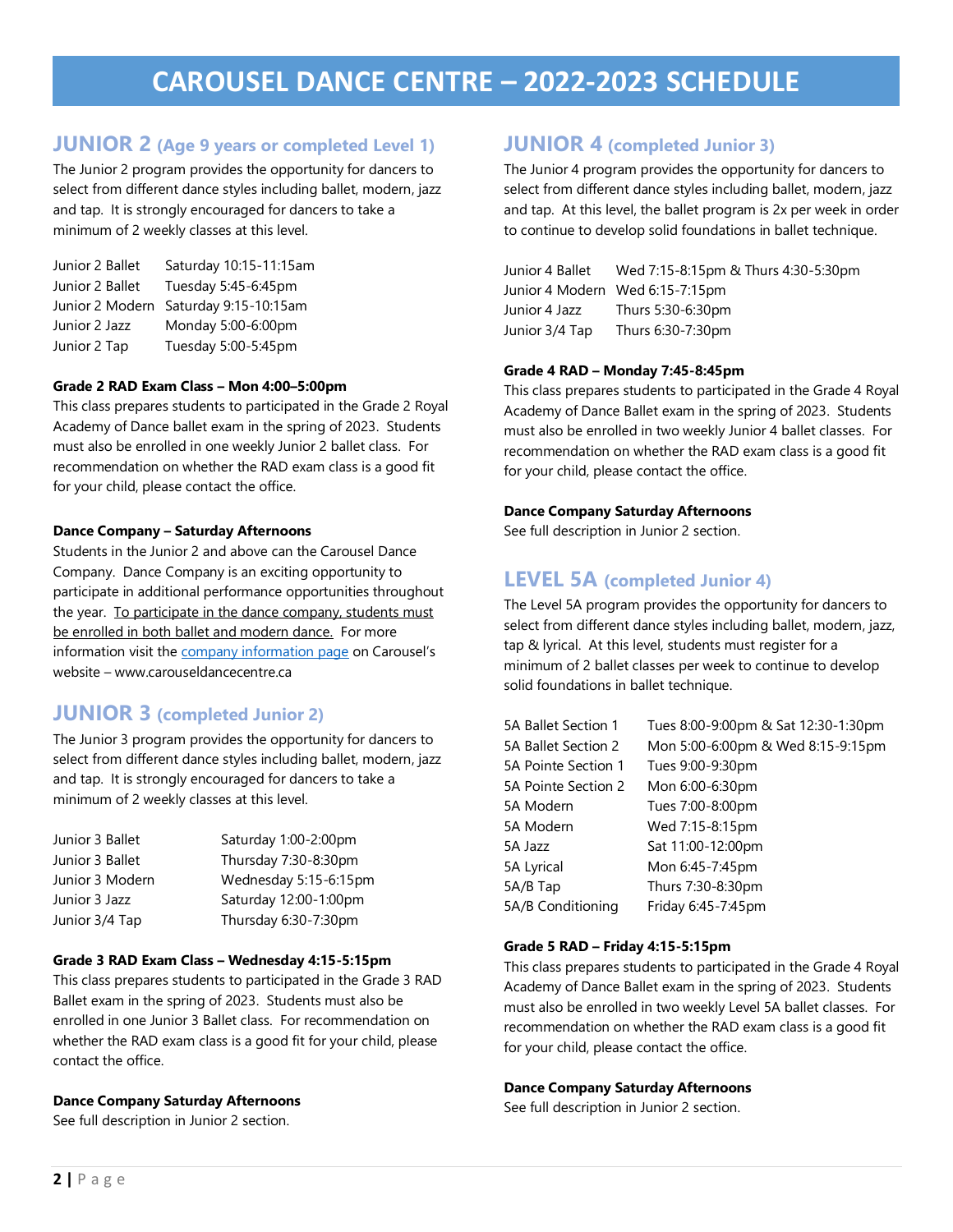## **LEVEL 5B (completed Level 5A)**

The Level 5B program provides the opportunity for dancers to select from different dance styles including ballet, modern, jazz, tap & lyrical. At this level, students enrolling in the ballet program must register for a minimum of 2 ballet classes per week to develop solid foundations in ballet technique.

| Wed 5:15-6:15pm & Sat 1:30-2:30pm   |
|-------------------------------------|
| Thurs 8:30-9:30pm & Fri 5:00-6:00pm |
| Wed 6:15-7:00pm                     |
| Fri 6:00-6:45pm                     |
| Mon 7:00-8:00pm                     |
| Wed 4:15-5:15pm                     |
| Mon 8:00-9:00pm                     |
| Tues 7:45-8:45pm                    |
| Thurs 7:30-8:30pm                   |
| Fri 6:45-7:45pm                     |
|                                     |

**Inter Foundations RAD – Tues 6:45-7:45pm Dance Company – Saturday Afternoons**

## **LEVEL 6A (completed Level 5B)**

The Level 6A program provides the opportunity for dancers to select from different dance styles including ballet, modern, jazz tap, lyrical & composition. Students pursuing ballet, must enrol in a minimum of 2 ballet classes per week.

| 6A Ballet Section 1 | Thurs 6:30-7:30pm & Fri 5:00-6:00pm                |
|---------------------|----------------------------------------------------|
| 6A Ballet Section 2 | Mon 4:45-5:45pm & Wed 8:30-9:30pm                  |
| 6A Ballet Section 3 | Tues 7:45-8:45pm & Sat 9:15-10:15am                |
| 6A Pointe Section 1 | Fri 6:00-6:45pm                                    |
| 6A Pointe Section 2 | Mon 5:45-6:30pm                                    |
| 6A Pointe Section 3 | Sat 10:15-11:00am                                  |
| 6A Modern           | Mon 3:30-4:45pm                                    |
| 6A Modern           | Wed 5:00-6:15pm                                    |
| 6A Jazz             | Tues 6:45-7:45pm                                   |
| 6A Jazz             | Thurs 4:30-5:30pm                                  |
| 6A Lyrical          | Thurs 5:30-6:30pm                                  |
| 6A/B Tap            | Wed 7:30-8:30pm                                    |
| 6A+ Conditioning    | Tues 3:30-4:30pm                                   |
| Composition 1       | Sat 12:30-1:30pm                                   |
| 6/7/8 Modern        | Sat 1:30-2:30pm                                    |
|                     | *must enrol in 1 other modern class to be eligible |

**Intermediate RAD (Year 1) – Wed 6:30-7:30pm Dance Company – Saturday Afternoons**

## **LEVEL 6B (Completed Level 6A)**

In Level 6B, dancers can select from different dance styles including ballet, modern, jazz, tap, lyrical and composition. In 6B ballet, students will study the Advanced Foundations syllabus and must enrol in a minimum of two 6B ballet classes per week.

| 6B Ballet Section 1 | Mon 6:30-7:45pm & Thurs 4:45-5:45pm                |
|---------------------|----------------------------------------------------|
| 6B Ballet Section 2 | Tues 4:30-5:45pm & Fri 3:15-4:15pm                 |
| 6B Pointe Section 1 | Thurs 5:45-6:30pm                                  |
| 6B Pointe Section 2 | Fri 4:15-5:00pm                                    |
| 6B Modern           | Mon 8:15-9:30pm                                    |
| 6B Modern           | Tues 5:45-7:00pm                                   |
| 6B Jazz             | Wed 4:00-5:00pm                                    |
| 6B Jazz             | Thurs 7:30-8:30pm                                  |
| 6B Lyrical          | Thurs 6:30-7:30pm                                  |
| 6A/B Tap            | Wed 7:30-8 :30pm                                   |
| 6A + Conditioning   | Tues 3:30-4:30pm                                   |
| Composition 1       | Sat 12:30-1:30pm                                   |
| 6/7/8 Modern        | Sat 1:30-2:30pm                                    |
|                     | *must enrol in 1 other modern class to be eligible |

#### **Intermediate RAD (Year 2) – Wednesday 5:15-6:30pm Dance Company – Saturday Afternoons**

## **LEVEL 7A (Completed Level 6B)**

The 7A ballet program focuses on the RAD Advanced Foundations Syllabus. Students in 7A ballet are strongly encouraged to enrol in three ballet classes per week, two pointe classes per week and conditioning class.

| 7A Ballet                                          | Wed 7:30-8:45pm & Sat 11:15-12:30pm |
|----------------------------------------------------|-------------------------------------|
| 7A Pointe                                          | Wed 8:45-9:30pm                     |
| Senior Open Ballet                                 | Fri 3:15-4 :15pm                    |
| Senior Open Pointe                                 | Fri 4:15-5 :00pm                    |
| 7A Modern                                          | Wed 6:15-7:30pm                     |
| 7A Jazz                                            | Mon 9:00-10:00pm                    |
| 7A Jazz                                            | Tues 5:45-6:45pm                    |
| 7A/B Lyrical                                       | Thurs 7:30-8:30pm                   |
| 7A/B Tap                                           | Mon 6:00-7:00pm                     |
| 6A+ Conditioning                                   | Tues 3:30-4:30pm                    |
| Composition 2                                      | Sat 12:30-1:30pm                    |
| 6/7/8 Modern                                       | Sat 1:30-2:30pm                     |
| *must enrol in 1 other modern class to be eligible |                                     |

**Advanced Foundation RAD – Monday 7:45-8:45pm Dance Company – Saturday Afternoons**